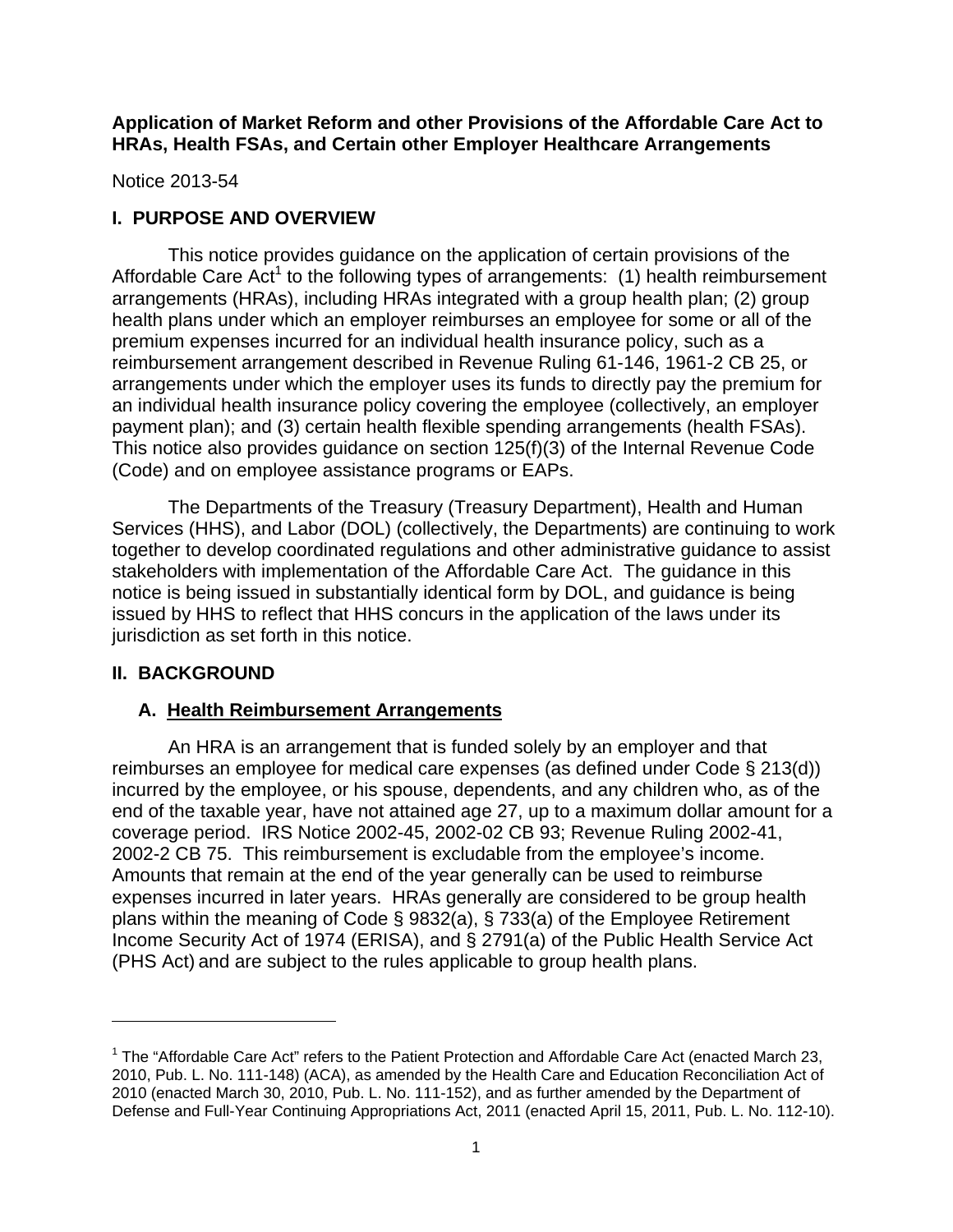### **B. Employer Payment Plans**

 Revenue Ruling 61-146 holds that if an employer reimburses an employee's substantiated premiums for non-employer sponsored hospital and medical insurance, the payments are excluded from the employee's gross income under Code § 106. This exclusion also applies if the employer pays the premiums directly to the insurance company. An employer payment plan, as the term is used in this notice, does not include an employer-sponsored arrangement under which an employee may choose either cash or an after-tax amount to be applied toward health coverage. Individual employers may establish payroll practices of forwarding post-tax employee wages to a health insurance issuer at the direction of an employee without establishing a group health plan, if the standards of the DOL's regulation at 29 C.F.R. §2510.3-1(j) are met.

### **C. Health Flexible Spending Arrangements (Health FSAs)**

 In general, a health FSA is a benefit designed to reimburse employees for medical care expenses (as defined in Code § 213(d), other than premiums) incurred by the employee, or the employee's spouse, dependents, and any children who, as of the end of the taxable year, have not attained age 27. See Employee Benefits—Cafeteria Plans, 72 Fed. Reg. 43938, 43957 (August 6, 2007) (proposed regulations; to be codified, in part, once final, at 26 C.F.R. §1.125-5); Code §§ 105(b) and 106(f). Contributions to a health FSA offered through a cafeteria plan satisfying the requirements of Code § 125 (a Code § 125 plan) do not result in gross income to the employee. Code § 125(a). While employees electing coverage under a health FSA typically also elect to enter into a salary reduction agreement, employers may provide additional health FSA benefits in excess of the salary reduction amount. See Employee Benefits—Cafeteria Plans, 72 Fed. Reg. 43938, 43955-43957 (August 6, 2007) (proposed regulations; to be codified, in part, once final, at 26 C.F.R. §§1.125-1(r), 1.125-5(b)). For plan years beginning after December 31, 2012, the amount of the salary reduction is limited by Code § 125(i) to \$2,500 (indexed annually for plan years beginning after December 31, 2013). See IRS Notice 2012-40, 2012-26 IRB 1046, for more information about the application of the limitation. Additional employer contributions are not limited by Code § 125(i).

 The Code, ERISA, and the PHS Act impose various requirements on group health plans, but certain of these requirements do not apply to a group health plan in relation to its provision of excepted benefits. Code § 9831(b), ERISA § 732(b), PHS Act §§ 2722(b) and 2763. Although a health FSA is a group health plan within the meaning of Code § 9832(a), ERISA § 733(a), and PHS Act § 2791(a), a health FSA may be considered to provide only excepted benefits if other group health plan coverage not limited to excepted benefits is made available for the year to employees by the employer, but only if the arrangement is structured so that the maximum benefit payable to any participant cannot exceed two times the participant's salary reduction election for the arrangement for the year (or, if greater, cannot exceed \$500 plus the amount of the participant's salary reduction election). 26 C.F.R. §54.9831-1(c)(3)(v), 29 C.F.R. §2590.732(c)(3)(v), and 45 C.F.R. §146.145(c)(3)(v).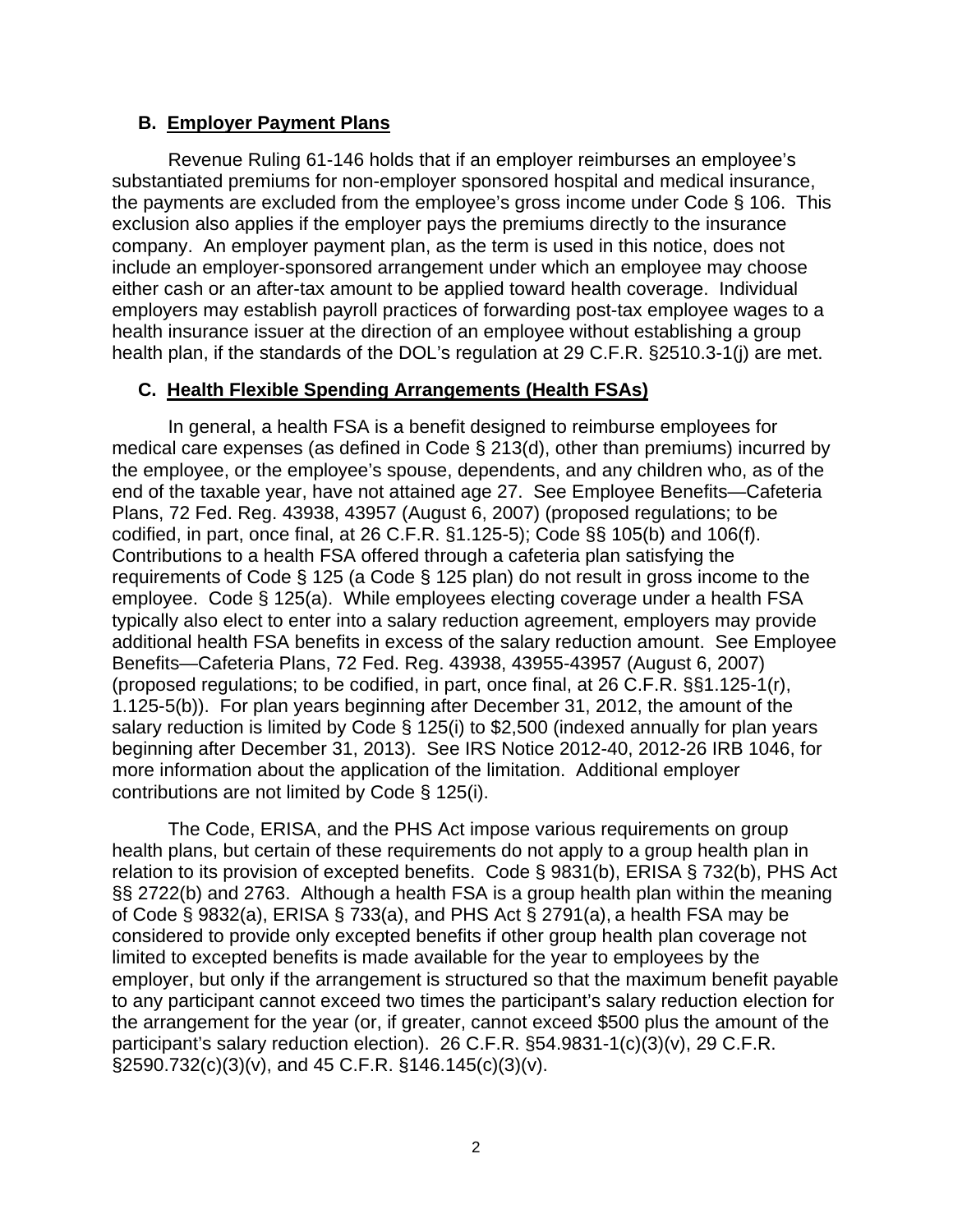## **D. Affordable Care Act Guidance**

### **1. Market Reforms — In General**

 $\overline{\phantom{a}}$ 

 The Affordable Care Act contains certain market reforms that apply to group health plans (the market reforms).<sup>2</sup> In accordance with Code § 9831(a)(2) and ERISA § 732(a), the market reforms do not apply to a group health plan that has fewer than two participants who are current employees on the first day of the plan year, and, in accordance with Code § 9831(b), ERISA § 732(b), and PHS Act §§ 2722(b) and 2763, the market reforms also do not apply to a group health plan in relation to its provision of excepted benefits described in Code § 9832(c), ERISA § 733(c) and PHS Act § 2791(c).<sup>3</sup> Excepted benefits include, among other things, accident-only coverage, disability income, certain limited-scope dental and vision benefits, certain long-term care benefits, and certain health FSAs.

The market reforms specifically addressed in this notice are: $4$ 

 (a) PHS Act § 2711 which provides that a group health plan (or a health insurance issuer offering group health insurance coverage) may not establish any annual limit on the dollar amount of benefits for any individual—this rule does not prevent a group health plan, or a health insurance issuer offering group health insurance coverage, from placing an annual limit, with respect to any individual, on specific covered benefits that are not essential health benefits<sup>5</sup> to the extent that such limits are otherwise permitted under applicable law (the annual dollar limit prohibition); and

 (b) PHS Act § 2713 which requires non-grandfathered group health plans (or health insurance issuers offering group health insurance plans) to provide certain preventive services without imposing any cost-sharing requirements for these services (the preventive services requirements).

http://www.cms.gov/CCIIO/Resources/Fact-Sheets-and-FAQs/aca\_implementation\_faqs3.html.  $4$  The Departments previously addressed HRAs and the requirements under PHS Act § 2715 (summary of benefits and coverage and uniform glossary). See 77 Fed. Reg. 8668, 8670-8671 (February 14, 2012);

see also Affordable Care Act Implementation FAQs Part VIII, Question 6, available at

http://www.dol.gov/ebsa/faqs/faq-aca8.html and at http://www.cms.gov/CCIIO/Resources/Fact-Sheetsand-FAQs/aca\_implementation\_faqs8.html and see page 1 of the Instruction Guide for Group Coverage, available at http://www.dol.gov/ebsa/pdf/SBCInstructionsGroup.pdf.

<sup>&</sup>lt;sup>2</sup> Section 1001 of the ACA added new PHS Act §§ 2711-2719. Section 1563 of the ACA (as amended by ACA § 10107(b)) added Code § 9815(a) and ERISA § 715(a) to incorporate the provisions of part A of title XXVII of the PHS Act into the Code and ERISA, and to make them applicable to group health plans and health insurance issuers providing health insurance coverage in connection with group health plans. The PHS Act sections incorporated by these references are sections 2701 through 2728. Accordingly, these referenced PHS Act sections (i.e., the market reforms) are subject to shared interpretive jurisdiction by the Departments.

<sup>&</sup>lt;sup>3</sup> See the preamble to the Interim Final Rules for Group Health Plans and Health Insurance Coverage Relating to Status as a Grandfathered Health Plan Under the Patient Protection and Affordable Care Act, 75 Fed. Reg. 34538, 34539 (June 17, 2010). See also Affordable Care Act Implementation FAQs Part III, Question 1, available at http://www.dol.gov/ebsa/faqs/faq-aca3.html and at

See ACA § 1302(b) for the definition of "essential health benefits".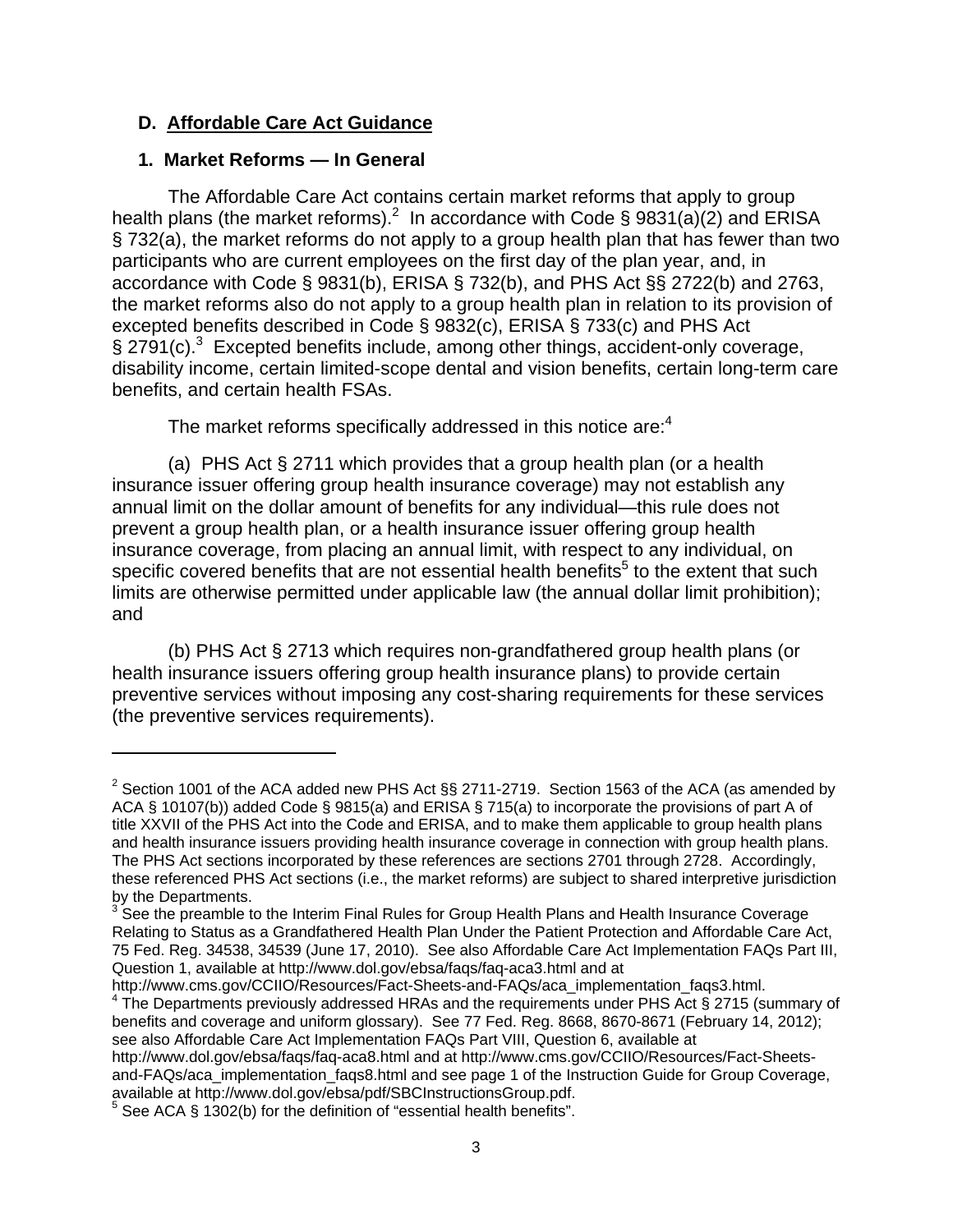### **2. Prior Guidance on the Application of the Market Reforms to HRAs**

 The preamble to the interim final regulations implementing the annual dollar limit prohibition states that if an HRA is integrated with other coverage as part of a group health plan and the other coverage alone would comply with the annual dollar limit prohibition, the fact that benefits under the HRA by itself are limited does not fail to comply with the annual dollar limit prohibition because the combined benefit satisfies the requirements. Further, the preamble states that in the case of a standalone HRA that is limited to retirees, the exemption from the requirements of the Code and ERISA relating to the Affordable Care Act for plans with fewer than two current employees means that the retiree-only HRA is not subject to the annual dollar limit prohibition. 75 Fed. Reg. 37188, 37190-37191 (June 28, 2010).

 On January 24, 2013, the Departments issued FAQs that address the application of the annual dollar limit prohibition to certain HRA arrangements (HRA FAQs).<sup>6</sup> In the HRA FAQs, the Departments state that an HRA is not integrated with primary health coverage offered by an employer unless, under the terms of the HRA, the HRA is available only to employees who are covered by primary group health plan coverage that is provided by the employer and that meets the annual dollar limit prohibition. Further, the HRA FAQs indicate that the Departments intend to issue guidance providing that:

 (a) for purposes of the annual dollar limit prohibition, an employer-sponsored HRA cannot be integrated with individual market coverage or with individual policies provided under an employer payment plan, and, therefore, an HRA used to purchase coverage on the individual market under these arrangements will fail to comply with the annual dollar limit prohibition; and

 (b) an employer-sponsored HRA may be treated as integrated with other coverage only if the employee receiving the HRA is actually enrolled in the coverage, and any HRA that credits additional amounts to an individual, when the individual is not enrolled in primary coverage meeting the annual dollar limit prohibition provided by the employer, will fail to comply with the annual dollar limit prohibition.

The HRA FAQs also state that the Departments anticipate that future guidance will provide that, whether or not an HRA is integrated with other group health plan coverage, unused amounts credited before January 1, 2014 consisting of amounts credited before January 1, 2013, and amounts that are credited in 2013 under the terms of an HRA as in effect on January 1, 2013, may be used after December 31, 2013 to reimburse medical expenses in accordance with those terms without causing the HRA to fail to comply with the annual dollar limit prohibition. If the HRA terms in effect on January 1, 2013 did not prescribe a set amount or amounts to be credited during 2013 or the timing

<sup>&</sup>lt;sup>6</sup> See Affordable Care Act Implementation FAQs Part XI, available at http://www.dol.gov/ebsa/faqs/faqaca11.html and at http://www.cms.gov/CCIIO/Resources/Fact-Sheets-and-FAQs/aca\_implementation\_faqs11.html.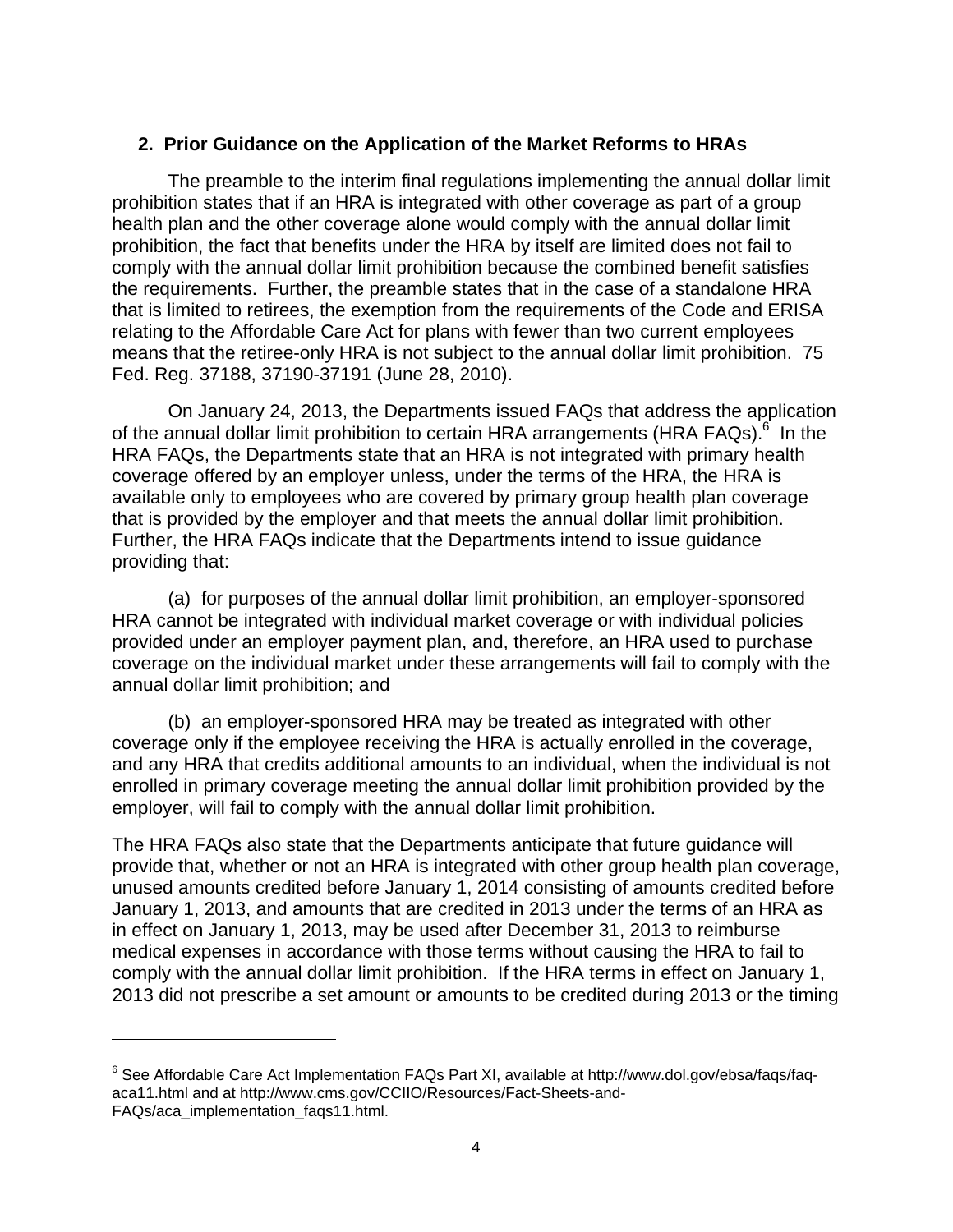for crediting such amounts, then the amounts credited may not exceed those credited for 2012 and may not be credited at a faster rate than the rate that applied during 2012.

#### **3. Prior Guidance on the Application of the Market Reforms to Health FSAs**

 Under the interim final rules implementing the annual dollar limit prohibition, a health FSA, as defined in Code § 106(c)(2), is not subject to the annual dollar limit prohibition. See 26 C.F.R. §54.9815-2711T(a)(2)(ii), 29 C.F.R. §2590.715- 2711(a)(2)(ii), and 45 C.F.R. §147.126(a)(2)(ii). See Q&A 8 of this notice limiting the exemption from the annual dollar limit prohibition to a health FSA that is offered through a Code § 125 plan.

### **4. Prior Guidance on the Application of Code §§ 36B and 5000A**

Section 36B of the Code allows a premium tax credit to certain taxpayers who enroll (or whose family members enroll) in a qualified health plan (QHP) through an Affordable Insurance Exchange (referred to in this notice as an Exchange, and also referred to in other published guidance as a Marketplace). The credit subsidizes a portion of the premiums for the QHP. In general, the premium tax credit may not subsidize coverage for an individual who is eligible for other minimum essential coverage. If the minimum essential coverage is eligible employer-sponsored coverage, however, an individual is treated as eligible for that coverage only if the coverage is affordable and provides minimum value or if the individual enrolls in the coverage.

 Coverage provided through Code § 125 plans, employer payment plans, health FSAs, and HRAs are eligible employer-sponsored plans and, therefore, are minimum essential coverage, unless the coverage consists solely of excepted benefits. See Code § 5000A(f)(2) and Treas. Reg. §1.5000A-2, 78 Fed. Reg. 53646, 53658 (August 30, 2013).

Amounts newly made available for the current plan year under an HRA that is integrated with an eligible employer-sponsored plan and that an employee may use to pay premiums are counted for purposes of determining affordability of an eligible employer-sponsored plan under Code § 36B. See Minimum Value of Eligible Employer-Sponsored Plans and Other Rules Regarding the Health Insurance Premium Tax Credit, 78 Fed. Reg. 25909, 25914 (May 3, 2013) (proposed regulations; to be codified, in part, once final, at 26 C.F.R.  $\S1.36B-2(c)(3)(v)(A)(5)$ ). Amounts newly made available for the current plan year under an HRA that is integrated with an eligible employersponsored plan are counted toward the plan's minimum value percentage for that plan year if the amounts may be used only to reduce cost-sharing for covered medical expenses and the amount counted for this purpose is the amount of expected spending for health care costs in a benefit year. See Minimum Value of Eligible Employer-Sponsored Plans and Other Rules Regarding the Health Insurance Premium Tax Credit, 78 Fed. Reg. 25909, 25916 (May 3, 2013) (proposed regulations; to be codified, in part, once final, at 26 C.F.R.  $\S1.36B-6(c)(4)$ ,  $(c)(5)$ ). See Q&A 11 of this notice for more explanation of the application of these rules to HRAs and other arrangements.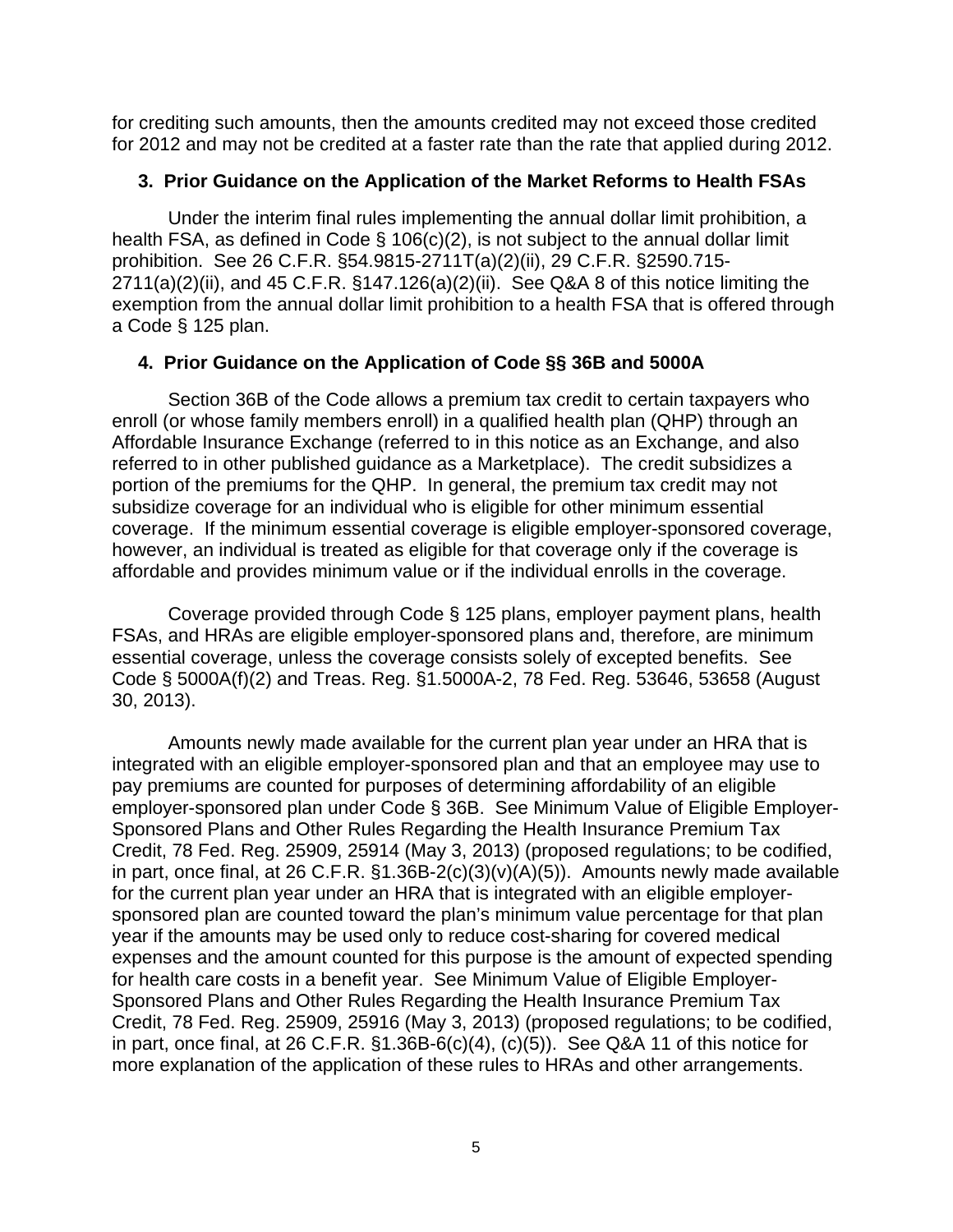### **III. GUIDANCE**

### **A. Guidance on HRAs and Certain other Employer Healthcare Arrangements, Health FSAs, and Employee Assistance Programs or EAPs Under the Joint Jurisdiction of the Departments**

### **1. Application of the Market Reform Provisions to HRAs and Certain other Employer Healthcare Arrangements**

**Question 1:** The HRA FAQs provide that an employer-sponsored HRA cannot be integrated with individual market coverage, and, therefore, an HRA used to purchase coverage on the individual market will fail to comply with the annual dollar limit prohibition. May other types of group health plans used to purchase coverage on the individual market be integrated with that individual market coverage for purposes of the annual dollar limit prohibition?

**Answer 1:** No. A group health plan, including an HRA, used to purchase coverage on the individual market is not integrated with that individual market coverage for purposes of the annual dollar limit prohibition.

For example, a group health plan, such as an employer payment plan, that reimburses employees for an employee's substantiated individual insurance policy premiums must satisfy the market reforms for group health plans. However the employer payment plan will fail to comply with the annual dollar limit prohibition because (1) an employer payment plan is considered to impose an annual limit up to the cost of the individual market coverage purchased through the arrangement, and (2) an employer payment plan cannot be integrated with any individual health insurance policy purchased under the arrangement.

**Question 2:** How do the preventive services requirements apply to an HRA that is integrated with a group health plan?

**Answer 2:** Similar to the analysis of the annual dollar limit prohibition, an HRA that is integrated with a group health plan will comply with the preventive services requirements if the group health plan with which the HRA is integrated complies with the preventive services requirements.

**Question 3:** The HRA FAQs provide that an employer-sponsored HRA cannot be integrated with individual market coverage, and, therefore, an HRA used to purchase coverage on the individual market will fail to comply with the annual dollar limit prohibition. May a group health plan, including an HRA, used to purchase coverage on the individual market be integrated with that individual market coverage for purposes of the preventive services requirements?

**Answer 3:** No. A group health plan, including an HRA, used to purchase coverage on the individual market is not integrated with that individual market coverage for purposes of the preventive services requirements.

For example, a group health plan, such as an employer payment plan, that reimburses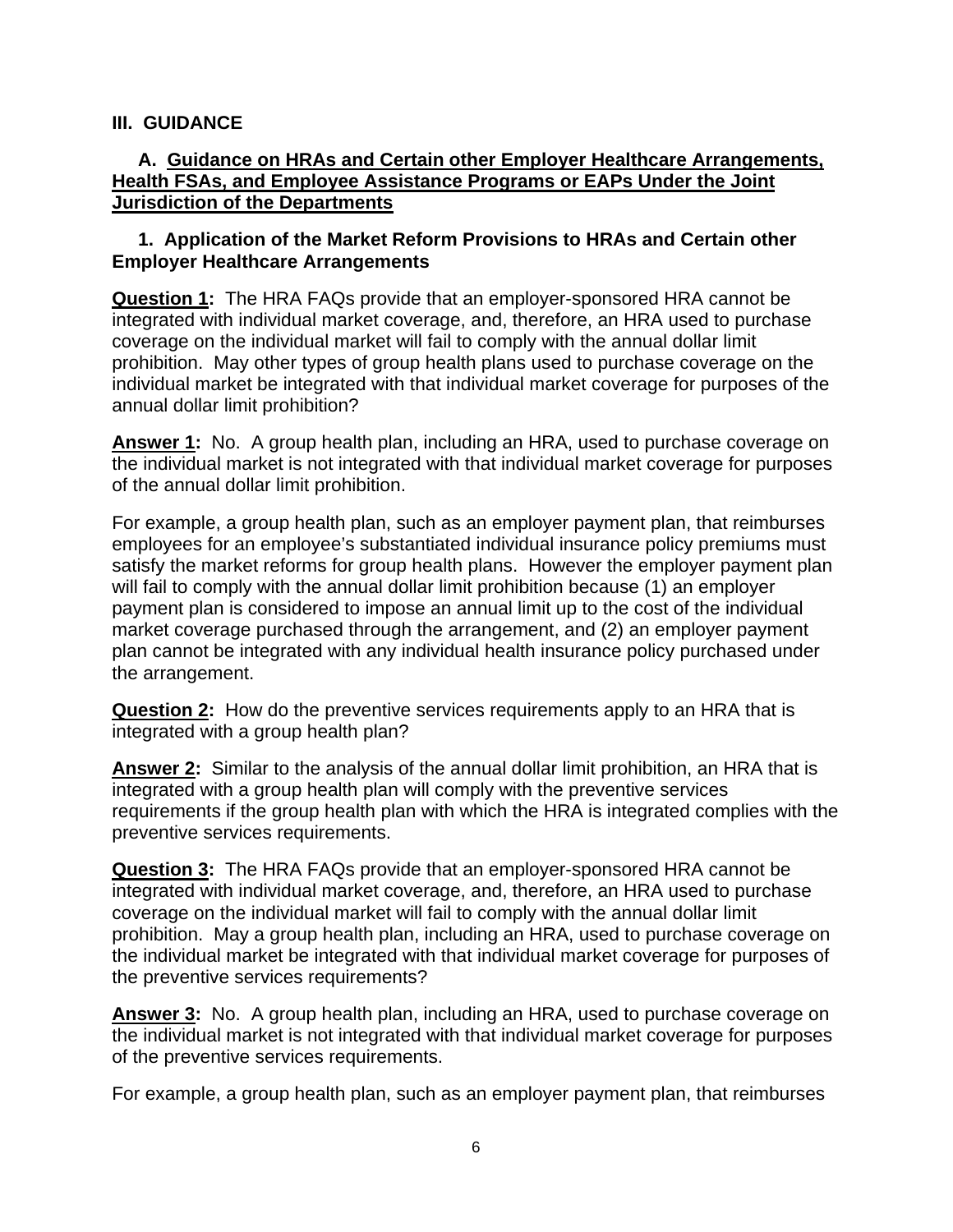employees for an employee's substantiated individual insurance policy premiums must satisfy the market reforms for group health plans. However, the employer payment plan will fail to comply with the preventive services requirements because (1) an employer payment plan does not provide preventive services without cost-sharing in all instances, and (2) an employer payment plan cannot be integrated with any individual health insurance policy purchased under the arrangement.

**Question 4:** Under what circumstances will an HRA be integrated with another group health plan for purposes of the annual dollar limit prohibition and the preventive services requirements?

**Answer 4:** An HRA will be integrated with a group health plan for purposes of the annual dollar limit prohibition and the preventive services requirements if it meets the requirements under either of the integration methods described below. Pursuant to this notice, under both methods, integration does not require that the HRA and the coverage with which it is integrated share the same plan sponsor, the same plan document or governing instruments, or file a single Form 5500, if applicable.

### **Integration Method: Minimum Value Not Required**

 An HRA is integrated with another group health plan for purposes of the annual dollar limit prohibition and the preventive services requirements if (1) the employer offers a group health plan (other than the HRA) to the employee that does not consist solely of excepted benefits; (2) the employee receiving the HRA is actually enrolled in a group health plan (other than the HRA) that does not consist solely of excepted benefits, regardless of whether the employer sponsors the plan (non-HRA group coverage); (3) the HRA is available only to employees who are enrolled in non-HRA group coverage, regardless of whether the employer sponsors the non-HRA group coverage (for example, the HRA may be offered only to employees who do not enroll in the employer's group health plan but are enrolled in other non-HRA group coverage, such as a plan maintained by the employer of the employee's spouse); (4) the HRA is limited to reimbursement of one or more of the following—co-payments, co-insurance, deductibles, and premiums under the non-HRA group coverage, as well as medical care (as defined under Code § 213(d)) that does not constitute essential health benefits; and (5) under the terms of the HRA, an employee (or former employee) is permitted to permanently opt out of and waive future reimbursements from the HRA at least annually and, upon termination of employment, either the remaining amounts in the HRA are forfeited or the employee is permitted to permanently opt out of and waive future reimbursements from the HRA. This opt-out feature is required because the benefits provided by the HRA generally will constitute minimum essential coverage under Code § 5000A (see Q&A 10 of this notice) and will therefore preclude the individual from claiming a Code § 36B premium tax credit.

### **Integration Method: Minimum Value Required**

 Alternatively, an HRA that is not limited with respect to reimbursements as required under the integration method expressed above is integrated with a group health plan for purposes of the annual dollar limit prohibition and the preventive services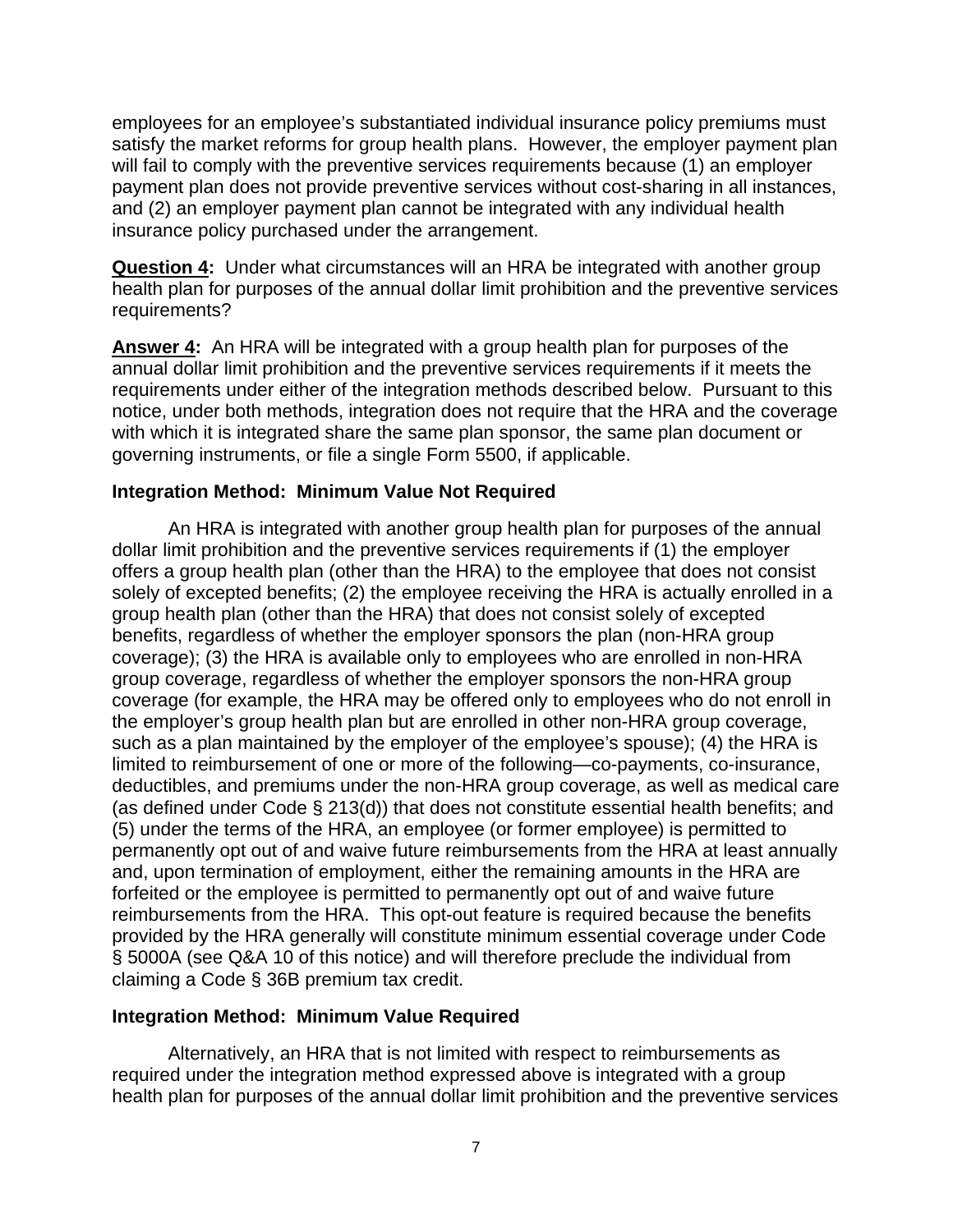requirements if (1) the employer offers a group health plan to the employee that provides minimum value pursuant to Code  $\S$  36B(c)(2)(C)(ii); (2) the employee receiving the HRA is actually enrolled in a group health plan that provides minimum value pursuant to Code § 36B(c)(2)(C)(ii), regardless of whether the employer sponsors the plan (non-HRA MV group coverage); (3) the HRA is available only to employees who are actually enrolled in non-HRA MV group coverage, regardless of whether the employer sponsors the non-HRA MV group coverage (for example, the HRA may be offered only to employees who do not enroll in the employer's group health plan but are enrolled in other non-HRA MV group coverage, such as a plan maintained by an employer of the employee's spouse); and (4) under the terms of the HRA, an employee (or former employee) is permitted to permanently opt out of and waive future reimbursements from the HRA at least annually, and, upon termination of employment, either the remaining amounts in the HRA are forfeited or the employee is permitted to permanently opt out of and waive future reimbursements from the HRA.

#### **Example (Integration Method: Minimum Value Not Required)**

 Facts. Employer A sponsors a group health plan and an HRA for its employees. Employer A's HRA is available only to employees who are either enrolled in its group health plan or in non-HRA group coverage through a family member. Employer A's HRA is limited to reimbursement of co-payments, co-insurance, deductibles, and premiums under Employer A's group health plan or other non-HRA group coverage (as applicable), as well as medical care (as defined under Code § 213(d)) that does not constitute essential health benefits. Under the terms of Employer A's HRA, an employee is permitted to permanently opt out of and waive future reimbursements from the HRA both upon termination of employment and at least annually.

 Employer A employs Employee X. Employee X chooses to enroll in non-HRA group coverage sponsored by Employer B, the employer of Employee X's spouse, instead of enrolling in Employer A's group health plan. Employer A and Employer B are not treated as a single employer under Code § 414(b), (c), (m), or (o). Employee X attests to Employer A that he is covered by Employer B's non-HRA group coverage. When seeking reimbursement under Employer A's HRA, Employee X attests that the expense for which he seeks reimbursement is a co-payment, co-insurance, deductible, or premium under Employer B's non-HRA group coverage or medical care (as defined under Code § 213(d)) that is not an essential health benefit.

 Conclusion. Employer A's HRA is integrated with Employer B's non-HRA group coverage for purposes of the annual dollar limit prohibition and the preventive services requirements.

### **Example (Integration Method: Minimum Value Required)**

 Facts. Employer A sponsors a group health plan that provides minimum value and an HRA for its employees. Employer A's HRA is available only to employees who are either enrolled in its group health plan or in non-HRA MV group coverage through a family member. Under the terms of Employer A's HRA, an employee is permitted to permanently opt out of and waive future reimbursements from the HRA both upon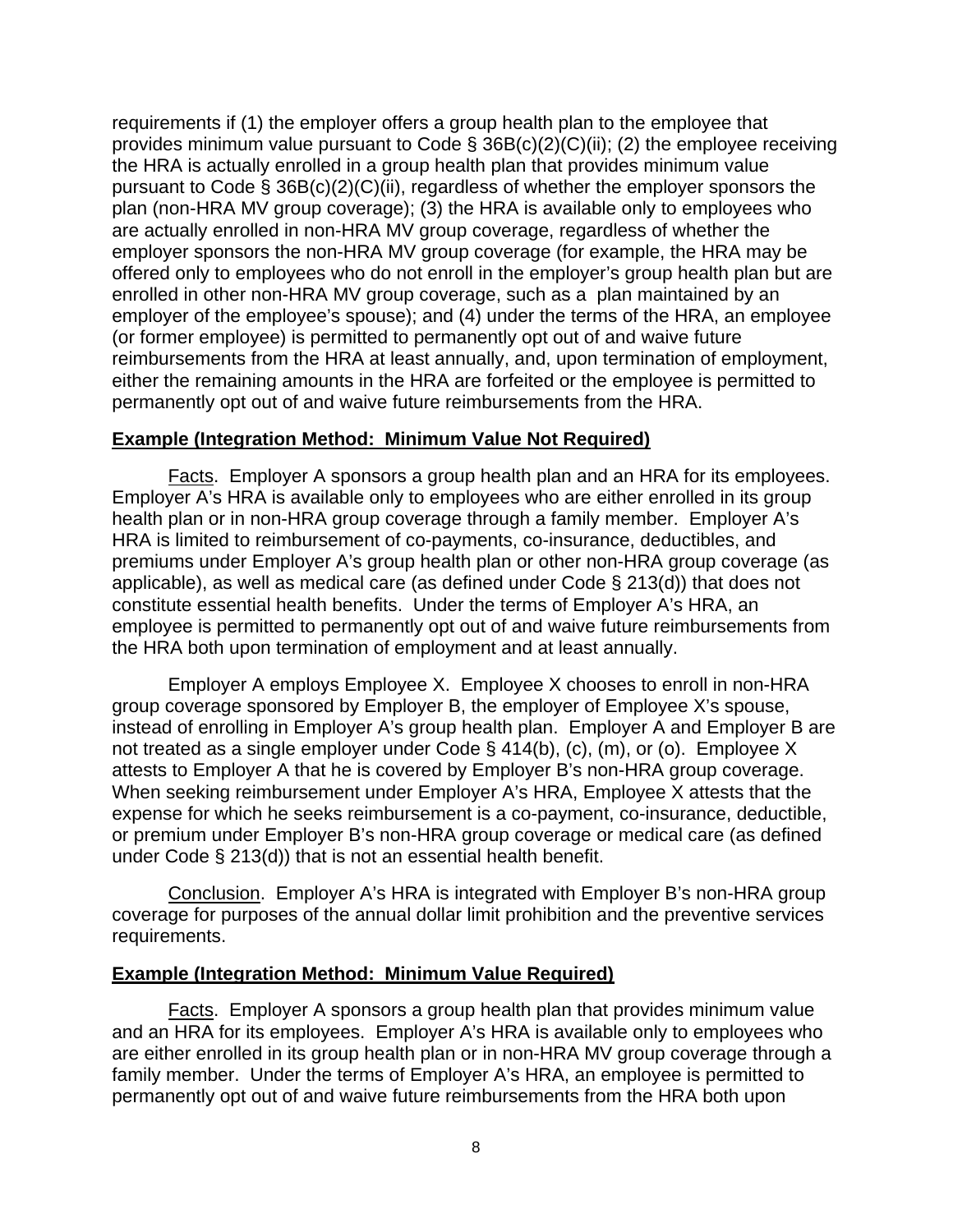termination of employment and at least annually.

 Employer A employs Employee X. Employee X chooses to enroll in non-HRA MV group coverage sponsored by Employer B, the employer of Employee X's spouse, instead of enrolling in Employer A's group health plan. Employer A and Employer B are not treated as a single employer under Code § 414(b), (c), (m), or (o). Employee X attests to Employer A that he is covered by Employer B's non-HRA MV group coverage and that the coverage provides minimum value.

 Conclusion. Employer A's HRA is integrated with Employer B's non-HRA MV group coverage for purposes of the annual dollar limit prohibition and the preventive services requirements.

**Question 5:** May an employee who is covered by both an HRA and a group health plan with which the HRA is integrated, and who then ceases to be covered under the group health plan that is integrated with the HRA, be permitted to use the amounts remaining in the HRA?

**Answer 5:** Whether or not an HRA is integrated with other group health plan coverage, unused amounts that were credited to an HRA while the HRA was integrated with other group health plan coverage may be used to reimburse medical expenses in accordance with the terms of the HRA after an employee ceases to be covered by other integrated group health plan coverage without causing the HRA to fail to comply with the market reforms. Note that coverage provided through an HRA, other than coverage consisting solely of excepted benefits, is an eligible employer-sponsored plan and, therefore, minimum essential coverage under Code § 5000A.

**Question 6:** Does an HRA impose an annual limit in violation of the annual dollar limit prohibition if the group health plan with which an HRA is integrated does not cover a category of essential health benefits and the HRA is available to cover that category of essential health benefits (but limits the coverage to the HRA's maximum benefit)?

**Answer 6:** In general, an HRA integrated with a group health plan imposes an annual limit in violation of the annual dollar limit prohibition if the group health plan with which the HRA is integrated does not cover a category of essential health benefits and the HRA is available to cover that category of essential health benefits and limits the coverage to the HRA's maximum benefit. This situation should not arise for a group health plan funded through non-grandfathered health insurance coverage in the small group market, as small group market plans must cover all categories of essential health benefits, with the exception of pediatric dental benefits, if pediatric dental benefits are available through a stand-alone dental plan offered in accordance with 45 C.F.R.  $§155.1065.<sup>7</sup>$ 

 $<sup>7</sup>$  Small group market plans will not be considered to fail to meet qualified health plan certification</sup> standards based solely on the fact that they exclude coverage of pediatric dental benefits that are otherwise required under ACA § 1302(b)(1)(J) where a stand-alone dental plan is also available. See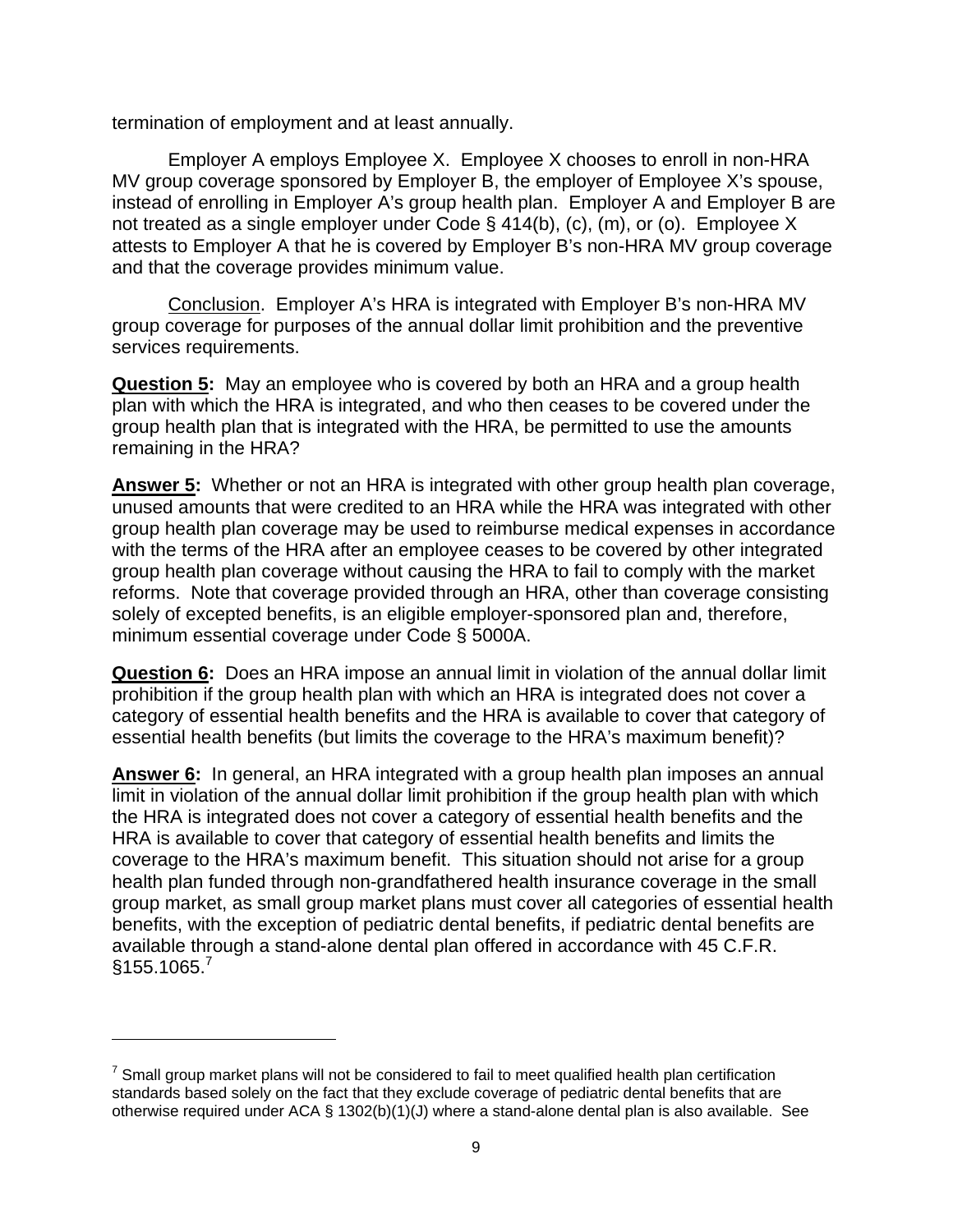However, under the integration method available for plans that provide minimum value described under Q&A 4 of this notice, if a group health plan provides minimum value under Code § 36B(c)(2)(C)(ii), an HRA integrated with that group health plan will not be treated as imposing an annual limit in violation of the annual dollar limit prohibition, even if that group health plan does not cover a category of essential health benefits and the HRA is available to cover that category of essential health benefits and limits the coverage to the HRA's maximum benefit.

# **2. Application of the Market Reforms to Certain Health FSAs**

**Question 7:** How do the market reforms apply to a health FSA that does not qualify as excepted benefits?

**Answer 7:** The market reforms do not apply to a group health plan in relation to its provision of benefits that are excepted benefits. Health FSAs are group health plans but will be considered to provide only excepted benefits if the employer also makes available group health plan coverage that is not limited to excepted benefits and the health FSA is structured so that the maximum benefit payable to any participant cannot exceed two times the participant's salary reduction election for the health FSA for the year (or, if greater, cannot exceed \$500 plus the amount of the participant's salary reduction election). <sup>8</sup> See 26 C.F.R.  $\S 54.9831 - 1(c)(3)(v)$ , 29 C.F.R.  $\S 2590.732(c)(3)(v)$ , and 45 C.F.R. § 146.145(c)(3)(v). Therefore, a health FSA that is considered to provide only excepted benefits is not subject to the market reforms.

If an employer provides a health FSA that does not qualify as excepted benefits, the health FSA generally is subject to the market reforms, including the preventive services requirements. Because a health FSA that is not excepted benefits is not integrated with a group health plan, it will fail to meet the preventive services requirements.<sup>9</sup>

The Departments understand that questions have arisen as to whether HRAs that are not integrated with a group health plan may be treated as a health FSA as defined in Code § 106(c)(2). Notice 2002-45, 2002-02 CB 93, states that, assuming that the maximum amount of reimbursement which is reasonably available to a participant under an HRA is not substantially in excess of the value of coverage under the HRA, an HRA is a health FSA as defined in Code  $\S$  106(c)(2). This statement was intended to clarify the rules limiting the payment of long-term care expenses by health FSAs. The Departments are also considering whether an HRA may be treated as a health FSA for purposes of the exclusion from the annual dollar limit prohibition. In any event, the

ACA § 1302(b)(4)(F) and Question 5, CMS QHP Dental Frequently Asked Questions, May 31, 2013, https://www.regtap.info/uploads/library/PM\_QHP\_DentalFAQsV2\_5cr\_060313.pdf. <sup>8</sup>

 $8$  An HRA is paid for solely by the employer and not provided pursuant to salary reduction election or otherwise under a Code § 125 plan. IRS Notice 2002-45, 2002-02 CB 93.

<sup>&</sup>lt;sup>9</sup> Under the interim final rules implementing the annual dollar limit prohibition, a health FSA is not subject to the annual dollar limit prohibition, regardless of whether the health FSA is considered to provide only excepted benefits. See 26 C.F.R. §54.9815-2711T(a)(2)(ii), 29 C.F.R. §2590.715-2711(a)(2)(ii), and 45 C.F.R. §147.126(a)(2)(ii). See Q&A 8 of this notice regarding the restriction of the exemption from the annual dollar limit prohibition to a health FSA that is offered through a Code § 125 plan.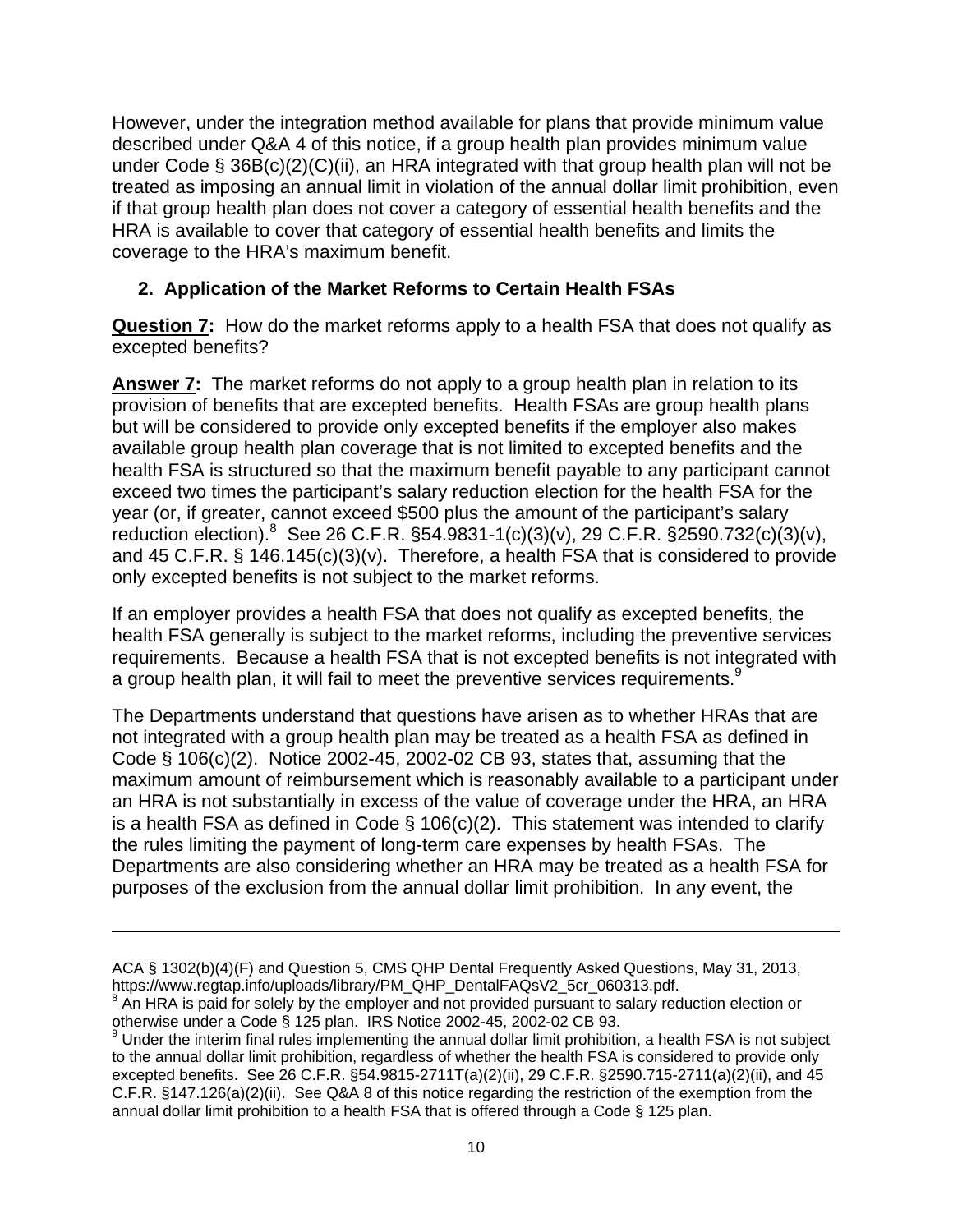treatment of an HRA as a health FSA that is not excepted benefits would not exempt the HRA from compliance with the other market reforms, including the preventive services requirements, which the HRA would fail to meet because the HRA would not be integrated with a group health plan. This analysis applies even if an HRA reimburses only premiums.

**Question 8:** The interim final regulations regarding the annual dollar limit prohibition contain an exemption for health FSAs (as defined in Code § 106(c)(2)). See 26 C.F.R. §54.9815-2711T(a)(2)(ii), 29 C.F.R. §2590.715-2711(a)(2)(ii), and 45 C.F.R. §147.126(a)(2)(ii). Does this exemption apply to a health FSA that is not offered through a Code § 125 plan?

**Answer 8:** No. The Departments intended for this exemption from the annual dollar limit prohibition to apply only to a health FSA that is offered through a Code § 125 plan and thus subject to a separate annual limitation under Code § 125(i). There is no similar limitation on a health FSA that is not part of a Code § 125 plan, and thus no basis to imply that it is not subject to the annual dollar limit prohibition.

To clarify this issue, the Departments intend to amend the annual dollar limit prohibition regulations to conform to this Q&A 8 retroactively applicable as of September 13, 2013. As a result, a health FSA that is not offered through a Code § 125 plan is subject to the annual dollar limit prohibition and will fail to comply with the annual dollar limit prohibition.

## **3. Guidance on Employee Assistance Programs**

**Question 9:** Are benefits under an employee assistance program or EAP considered to be excepted benefits?

**Answer 9:** The Departments intend to amend 26 C.F.R. §54.9831-1(c), 29 C.F.R. §2590.732(c), and 45 C.F.R. §146.145(c) to provide that benefits under an employee assistance program or EAP are considered to be excepted benefits, but only if the program does not provide significant benefits in the nature of medical care or treatment. Excepted benefits are not subject to the market reforms and are not minimum essential coverage under Code § 5000A. Until rulemaking is finalized, through at least 2014, the Departments will consider an employee assistance program or EAP to constitute excepted benefits only if the employee assistance program or EAP does not provide significant benefits in the nature of medical care or treatment. For this purpose, employers may use a reasonable, good faith interpretation of whether an employee assistance program or EAP provides significant benefits in the nature of medical care or treatment.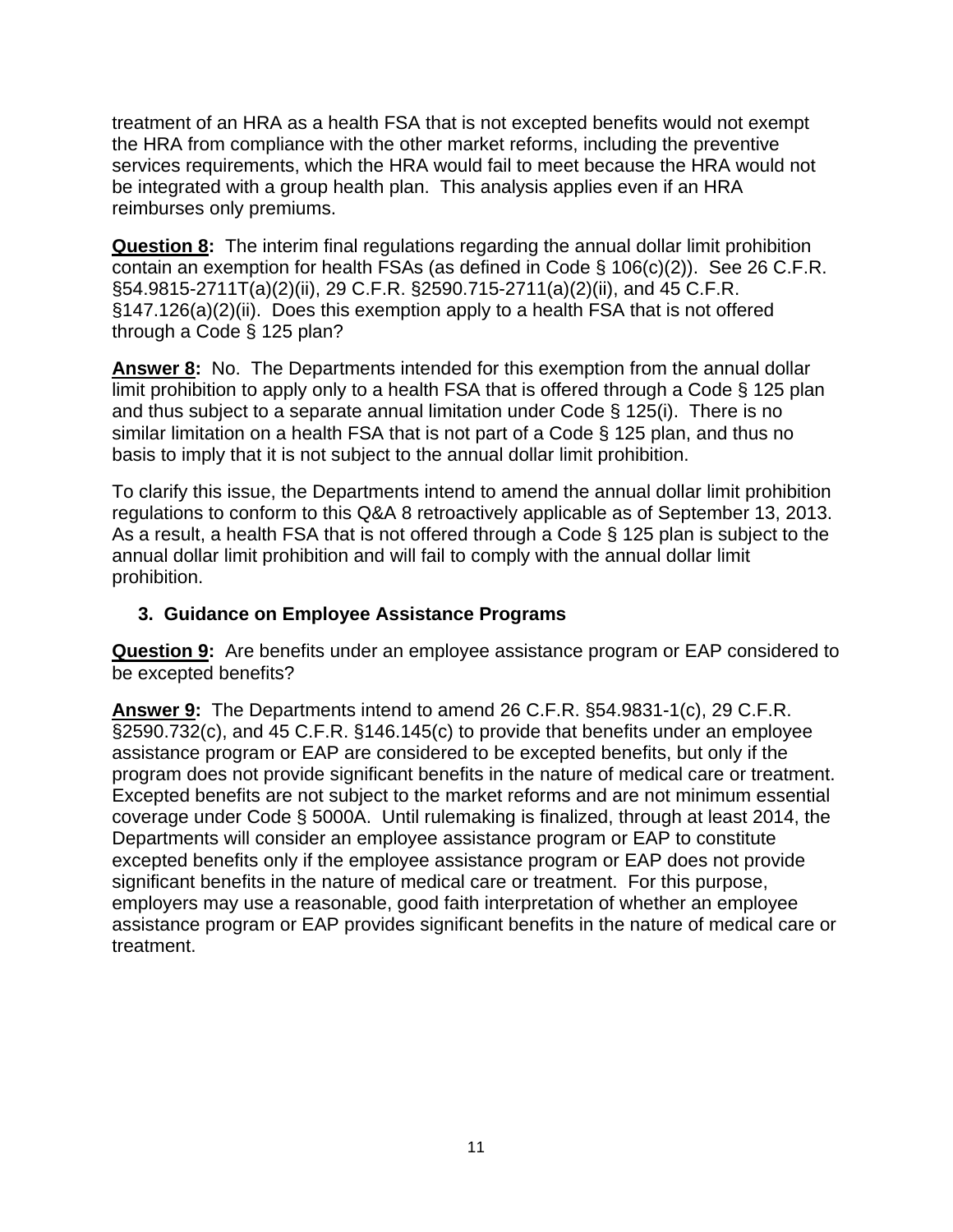### **B. Guidance Under the Sole Jurisdiction of the Treasury Department and the IRS on HRAs and Code § 125 Plans**

**Question 10:** Is an HRA that has fewer than two participants who are current employees on the first day of the plan year (for example, a retiree-only HRA) minimum essential coverage for purposes of Code §§ 5000A and 36B?

**Answer 10:** Yes. The Treasury Department and the IRS understand that some employers are considering making amounts available under standalone retiree-only HRAs to retired employees so that the employer would be able to reimburse medical expenses, including the purchase of an individual health insurance policy. For this purpose, the standalone HRA would constitute an eligible employer-sponsored plan under Code § 5000A(f)(2), and therefore the coverage would constitute minimum essential coverage under Code § 5000A, for a month in which funds are retained in the HRA (including amounts retained in the HRA during periods of time after the employer has ceased making contributions). As a result, a retiree covered by a standalone HRA for any month will not be eligible for a Code § 36B premium tax credit for that month. Note that unlike other HRAs, the market reforms generally do not apply to a retiree-only HRA and therefore would not impact an employer's choice to offer a retiree-only HRA.<sup>10</sup>

**Question 11:** How are amounts newly made available under an HRA treated for purposes of Code § 36B?

**Answer 11:** An individual is not eligible for individual coverage subsidized by the Code § 36B premium tax credit if the individual is eligible for employer-sponsored coverage that is affordable (premiums for self-only coverage do not exceed 9.5 percent of household income) and that provides minimum value (the plan's share of costs is at least 60 percent). If an employer offers an employee both a primary eligible employersponsored plan and an HRA that would be integrated with the primary plan if the employee enrolled in the plan, amounts newly made available for the current plan year under the HRA may be considered in determining whether the arrangement satisfies either the affordability requirement or the minimum value requirement, but not both. Amounts newly made available for the current plan year under the HRA that an employee may use only to reduce cost-sharing for covered medical expenses under the primary employer-sponsored plan count only toward the minimum value requirement. See Minimum Value of Eligible Employer-Sponsored Plans and Other Rules Regarding the Health Insurance Premium Tax Credit, 78 Fed. Reg. 25909, 25916 (May 3, 2013) (proposed regulations, to be codified, in part, once final, at 26 C.F.R. §1.36B-6(c)(4), (c)(5)). Amounts newly made available for the current plan year under the HRA that an employee may use to pay premiums or to pay both premiums and cost-sharing under the primary employer-sponsored plan count only toward the affordability requirement. See Minimum Value of Eligible Employer-Sponsored Plans and Other Rules Regarding the Health Insurance Premium Tax Credit, 78 Fed. Reg. 25909, 25914 (May 3, 2013)

 $10$  See the preamble to the Interim Final Rules for Group Health Plans and Health Insurance Coverage Relating to Status as a Grandfathered Health Plan Under the Patient Protection and Affordable Care Act, 75 Fed. Reg. 34538, 34539 (June 17, 2010).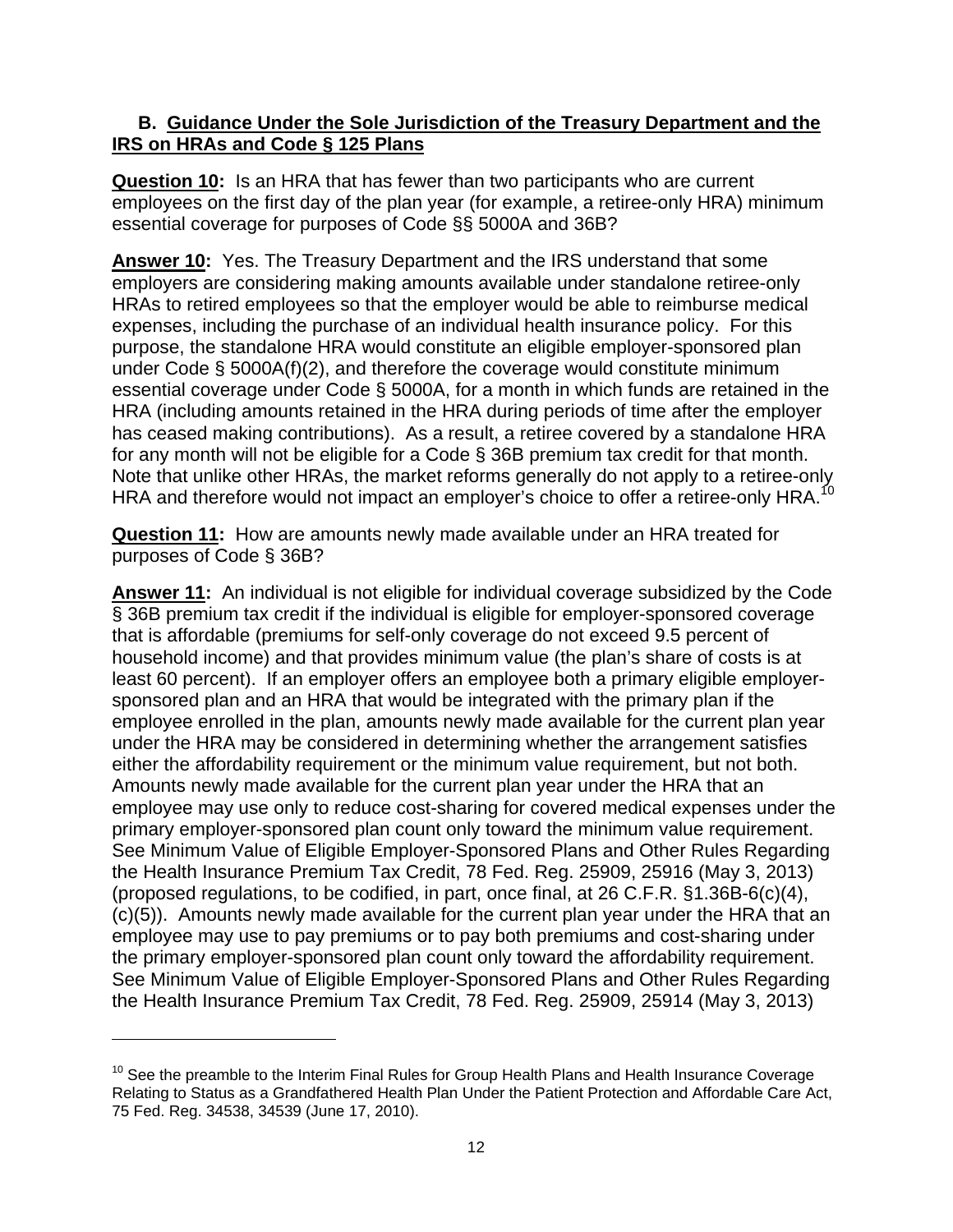(proposed regulations; to be codified, in part, once final, at 26 C.F.R. §1.36B- $2(c)(3)(v)(A)(5)$ ).

Even if an HRA is integrated with a plan offered by another employer for purposes of the annual dollar limit prohibition and the preventive services requirements (see Q&A 4 of this notice), the HRA does not count toward the affordability or minimum value requirement of the plan offered by the other employer. Additionally, if an employer offers an HRA on the condition that the employee does not enroll in non-HRA coverage offered by the employer and instead enrolls in non-HRA coverage from a different source, the HRA does not count in determining whether the employer's non-HRA coverage satisfies either the affordability or minimum value requirement.

For purposes of the Code § 36B premium tax credit, the requirements of affordability and minimum value do not apply if an employee enrolls in any employer-sponsored minimum essential coverage, including coverage provided through a Code § 125 plan, an employer payment plan, a health FSA, or an HRA, but only if the coverage offered does not consist solely of excepted benefits. See 26 C.F.R. §1.36B-2(c)(3)(vii). If an employee enrolls in any employer-sponsored minimum essential coverage, the employee is ineligible for individual coverage subsidized by the Code § 36B premium tax credit.

**Question 12:** Section 125(f)(3) of the Code, effective for taxable years beginning after December 31, 2013, provides that the term "qualified benefit" does not include any QHP (as defined in ACA § 1301(a)) offered through an Exchange.<sup>11</sup> This prohibits an employer from providing a QHP offered through an Exchange as a benefit under the employer's Code § 125 plan. Some states have already established Exchanges and employers in those states may have Code § 125 plan provisions that allow employees to enroll in health coverage through the Exchange as a benefit under a Code § 125 plan. If the employer's Code § 125 plan operates on a plan year other than a calendar year, may the employer continue to provide the Exchange coverage through a Code § 125 plan after December 31, 2013?

**Answer 12:** For Code § 125 plans that as of September 13, 2013 operate on a plan year other than a calendar year, the restriction under Code § 125(f)(3) will not apply before the first plan year of the Code § 125 plan that begins after December 31, 2013. Thus, for the remainder of a plan year beginning in 2013, a QHP provided through an Exchange as a benefit under a Code § 125 plan will not result in all benefits provided under the Code § 125 plan being taxable. However, individuals may not claim a Code § 36B premium tax credit for any month in which the individual was covered by a QHP provided through an Exchange as a benefit under a Code § 125 plan.

 $11$  This rule does not apply with respect to any employee if the employee's employer is a qualified employer (as defined in ACA § 1312(f)(2)) offering the employee the opportunity to enroll through an Exchange in a qualified health plan in a group market. See Code § 125(f)(3)(B).